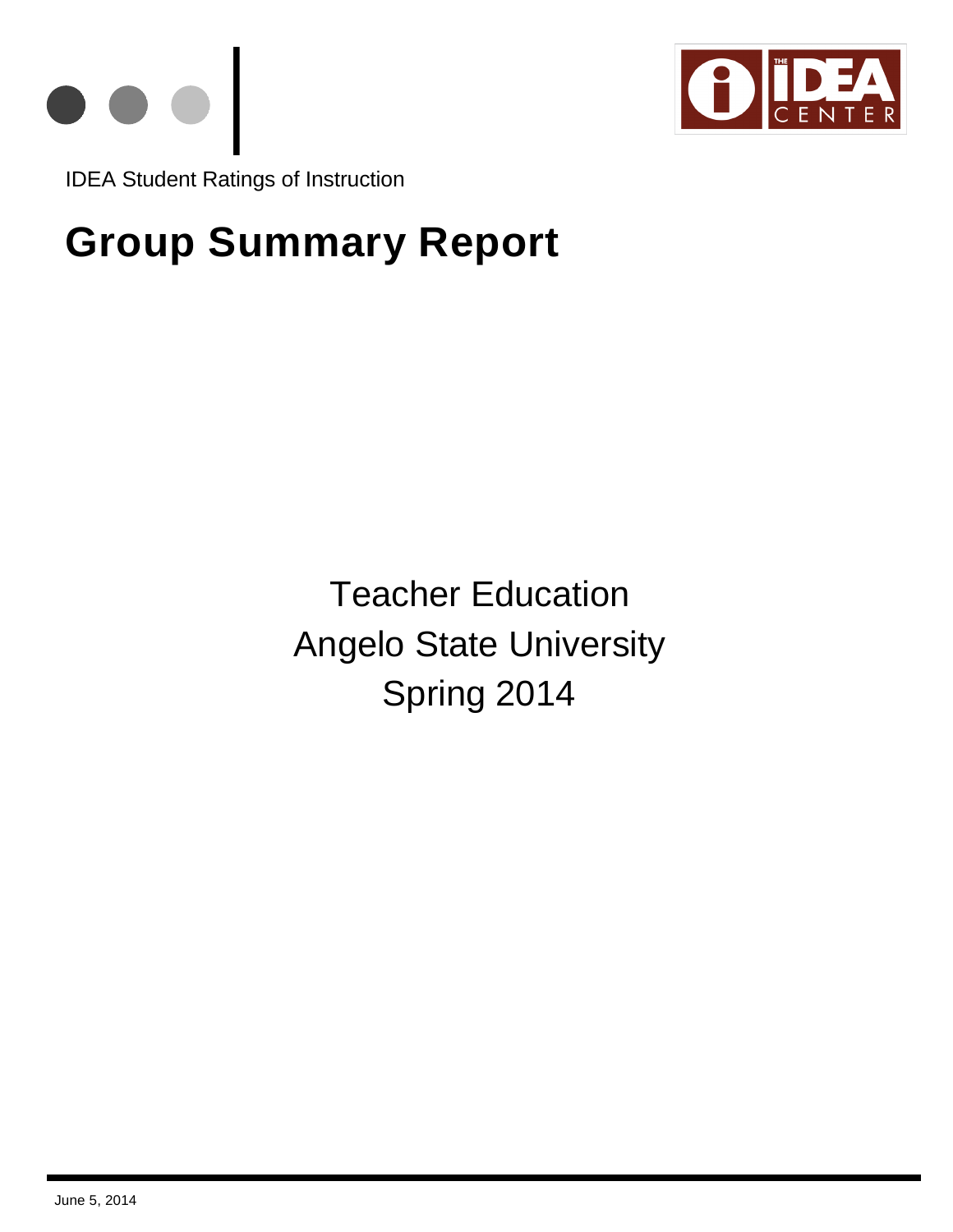## **Page Section**

- 1 Description of Report
- 1 Description of Courses Included in This Report
- 2 I: Faculty Selection of Important and Essential **Objectives**
- 3 II: Student Ratings of Overall Outcomes − Comparison to IDEA Database
- 4 III: Student Ratings of Overall Outcomes − Comparison to This Institution
- 5−6 IV: Student Ratings of Progress on Objectives Chosen as Important or Essential
- 7 V: Teaching Methods and Styles
- 8 VI: Student Self−ratings and Ratings of Course **Characteristics**
- 9 VII: Faculty Self–report of the Institutional Context
- 10 VIII: Additional Questions
- **Note:** Throughout the report, results for the Group are compared to the Institution and to the IDEA database. Institutional norms are based on courses rated in the previous five years provided at least 400 classes were rated during that time. IDEA norms are based on courses rated in the 1998−1999, 1999−2000, and 2000−2001 academic years.

## **Description of Courses Included in This Report**

| <b>Number of Classes Included</b><br>Diagnostic Form<br><b>Short Form</b><br>Total | 25<br>25 |
|------------------------------------------------------------------------------------|----------|
| Number of Excluded Classes                                                         |          |
| <b>Response Rate</b><br>Classes below 65% Response Rate<br>Average Response Rate   | 73%      |
| <b>Class Size</b><br>Average Class Size                                            |          |

**Number of Classes**: The confidence you can have in this report increases with the number of classes included. Classes were excluded if faculty members neglected to select Important and Essential objectives. If more than 10 percent of the eligible classes were excluded, the results may not be representative of the Group.

**Response Rate**: A 75% response rate is desirable; 65% is the minimum for dependable results.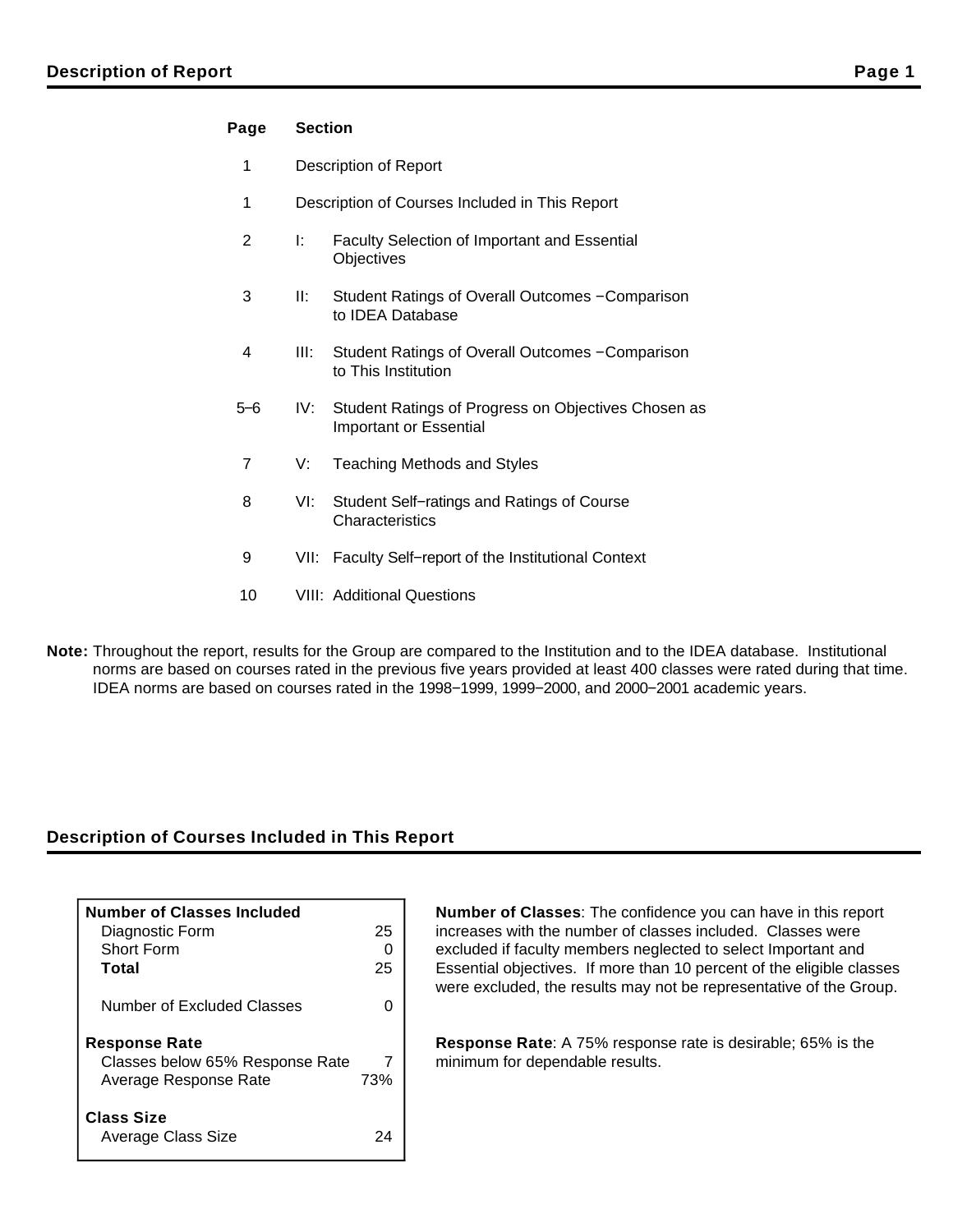The following provides information about the degree to which various learning objectives are emphasized in courses. The percent of classes for which each objective was chosen helps evaluate whether or not program objectives are addressed with appropriate frequency.

In general, it is recommended that 3−5 objectives be selected as Important or Essential for each class. When more than 5 objectives are chosen, effectiveness ratings tend to be adversely affected, perhaps because instructors are trying to accomplish too much.

The information in this section can be used to explore such questions as:

- Are the goals of the program being appropriately emphasized in course sections?
- Are the objectives emphasized consistent with this Group's mission?
- Are some of the Group's curricular goals under− or over−emphasized?
- Are the under−emphasized objectives addressed in another way?
- How does this Group's emphasis compare with the Institution and IDEA?
- On average, are faculty members selecting too many objectives?

|                                                                                                                                                          | Percent of Classes Selecting Objective as |                            |                                     |  |  |
|----------------------------------------------------------------------------------------------------------------------------------------------------------|-------------------------------------------|----------------------------|-------------------------------------|--|--|
|                                                                                                                                                          | <b>Important or Essential</b>             |                            |                                     |  |  |
|                                                                                                                                                          | <b>This Group</b><br>$(n=25)$             | Institution<br>$(n=9,486)$ | <b>IDEA</b> System<br>$(n=44, 455)$ |  |  |
| Objective 1: Gaining factual knowledge (terminology,<br>classifications, methods, trends)                                                                | 92%                                       | 81%                        | 78%                                 |  |  |
| <b>Objective 2:</b> Learning fundamental principles, generalizations, or<br>theories                                                                     | 80%                                       | 72%                        | 75%                                 |  |  |
| Objective 3: Learning to apply course material (to improve<br>thinking, problem solving, and decisions)                                                  | 84%                                       | 70%                        | 75%                                 |  |  |
| Objective 4: Developing specific skills, competencies, and points<br>of view needed by professionals in the field most closely<br>related to this course | 76%                                       | 46%                        | 55%                                 |  |  |
| Objective 5: Acquiring skills in working with others as a member<br>of a team                                                                            | 16%                                       | 17%                        | 32%                                 |  |  |
| Objective 6: Developing creative capacities (writing, inventing,<br>designing, performing in art, music, drama, etc.)                                    | 12%                                       | 11%                        | 25%                                 |  |  |
| <b>Objective 7:</b> Gaining a broader understanding and appreciation<br>of intellectual/cultural activity (music, science, literature, etc.)             | $0\%$                                     | 13%                        | 27%                                 |  |  |
| Objective 8: Developing skill in expressing myself orally or in<br>writing                                                                               | 52%                                       | 34%                        | 47%                                 |  |  |
| Objective 9: Learning how to find and use resources for<br>answering questions or solving problems                                                       | 36%                                       | 24%                        | 41%                                 |  |  |
| Objective 10: Developing a clearer understanding of, and<br>commitment to, personal values                                                               | 24%                                       | 11%                        | 23%                                 |  |  |
| Objective 11: Learning to analyze and critically evaluate ideas,<br>arguments, and points of view                                                        | 28%                                       | 31%                        | 49%                                 |  |  |
| Objective 12: Acquiring an interest in learning more by asking<br>my own questions and seeking answers                                                   | 16%                                       | 18%                        | 41%                                 |  |  |
| Average Number of Objectives Selected As Important or<br><b>Essential</b>                                                                                | 5.2                                       | 4.3                        | 5.7                                 |  |  |
|                                                                                                                                                          |                                           |                            |                                     |  |  |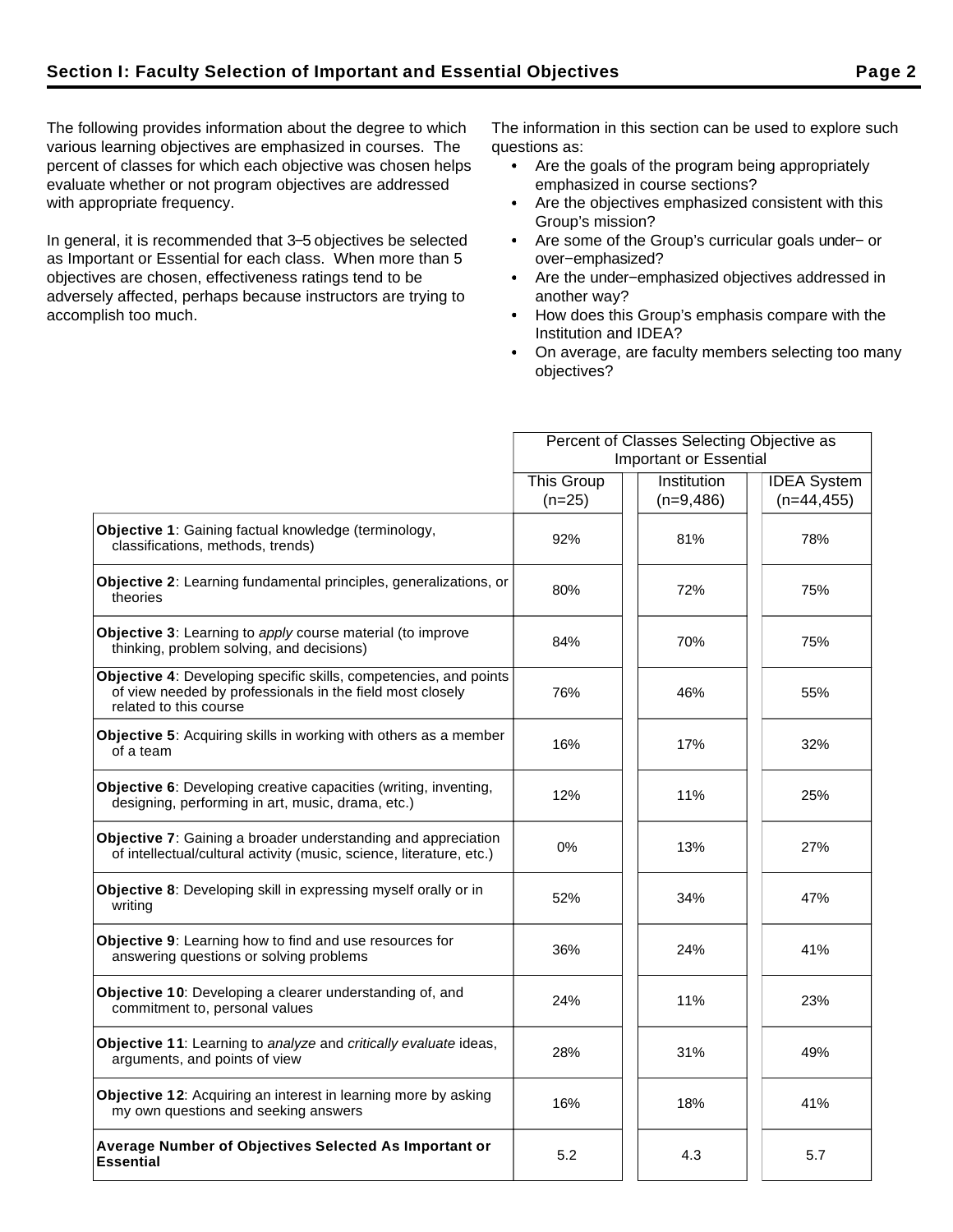The quality of instruction in this unit is shown as judged by the four overall outcomes. "A. Progress on Relevant Objectives" is a result of student ratings of their progress on objectives chosen by instructors. Ratings of individual items about the "B. Excellence of the Teacher" and "C. Excellence of Course" are shown next. "D. Summary Evaluation" averages these three after double weighting the measure of student learning (A). Results for both "raw" and "adjusted" scores are shown as they compare to the IDEA Database. Use results to

**Part 1** shows the **percentage of classes** in each of the five

performance categories.

summarize teaching effectiveness in the Group.

Is the distribution of this Group's classes similar to the expected distribution when compared to IDEA?

**Part 2** provides the averages for the Group and for IDEA norms.

Are the Group's averages higher or lower than IDEA?

# **Part 1: Distribution of Converted Scores Compared to the IDEA Database**

| Converted<br>Score<br>Category     | Expected<br><b>Distribution</b> |     | A. Progress on<br>Relevant<br><b>Objectives</b> | B. Excellence of<br>Teacher |        | C. Excellence of<br>Course |        | Evaluation<br>$A, B, C$ <sup>1</sup> | D. Summary<br>(Average of |
|------------------------------------|---------------------------------|-----|-------------------------------------------------|-----------------------------|--------|----------------------------|--------|--------------------------------------|---------------------------|
|                                    |                                 | Raw | Adjstd                                          | Raw                         | Adjstd | Raw                        | Adjstd | Raw                                  | Adjstd                    |
| Much Higher<br>(63 or higher)      | 10%                             | 28% | 8%                                              | 12%                         | 4%     | 36%                        | 24%    | 32%                                  | 8%                        |
| Higher<br>$(56 - 62)$              | 20%                             | 40% | 48%                                             | 40%                         | 40%    | 32%                        | 16%    | 32%                                  | 40%                       |
| Similar<br>$(45 - 55)$             | 40%                             | 20% | 20%                                             | 28%                         | 24%    | 16%                        | 28%    | 24%                                  | 32%                       |
| Lower<br>$(38 - 44)$               | 20%                             | 8%  | 20%                                             | 12%                         | 20%    | 16%                        | 16%    | 8%                                   | 12%                       |
| <b>Much Lower</b><br>(37 or lower) | 10%                             | 4%  | 4%                                              | 8%                          | 12%    | $0\%$                      | 16%    | 4%                                   | 8%                        |
|                                    |                                 |     |                                                 |                             |        |                            |        |                                      |                           |

# **Part 2: Average Scores**

| <b>Converted Score</b><br>This Summary Report | 57  | 53              | 54  | 50  | 57  | 53  | 57  | 53  |
|-----------------------------------------------|-----|-----------------|-----|-----|-----|-----|-----|-----|
| <b>IDEA System</b>                            | 51' | 51 <sup>2</sup> | 50  | 50  | 50  | 50  | 50  |     |
| 5-point Scale                                 |     |                 |     |     |     |     |     |     |
| This Summary Report                           | 4.3 | 4.1             | 4.4 | 4.2 | 4.3 | 4.1 | 4.4 | 4.2 |
| <b>IDEA System</b>                            | 3.8 | 3.8             | 4.2 | 4.2 | 3.9 | 3.9 | 3.9 | 3.9 |

 $1$ Progress on Relevant Objectives is double weighted in the Summary Evaluation.

 $^2$  The IDEA Average is slightly higher than 50 because Essential objectives are double weighted and students typically report greater learning on objectives that the instructor identified as Essential to the class.

Use results to summarize teaching effectiveness in the Group. To the degree that the percentages of the Group's classes in the two highest categories exceeds 30% (Part 1), teaching effectiveness appears to be superior to that in the comparison group. Similarly, if the Group's converted average exceeds 55, and its average on the 5−point scale is 0.3 above that for the comparison group (Part 2), overall teaching effectiveness in the Group appears to be highly favorable.

**Part 3** shows the percentage of classes with ratings **at or above the converted score** of the **IDEA databases**. Results are shown for both raw and adjusted scores. When this percentage exceeds 60%, the inference is that the Group's overall instructional effectiveness was unusually high.

Results in this section address the question:

How does the quality of instruction for this Group compare to the national results?

# **Part 3: Percent of Classes at or Above the IDEA Database Average**

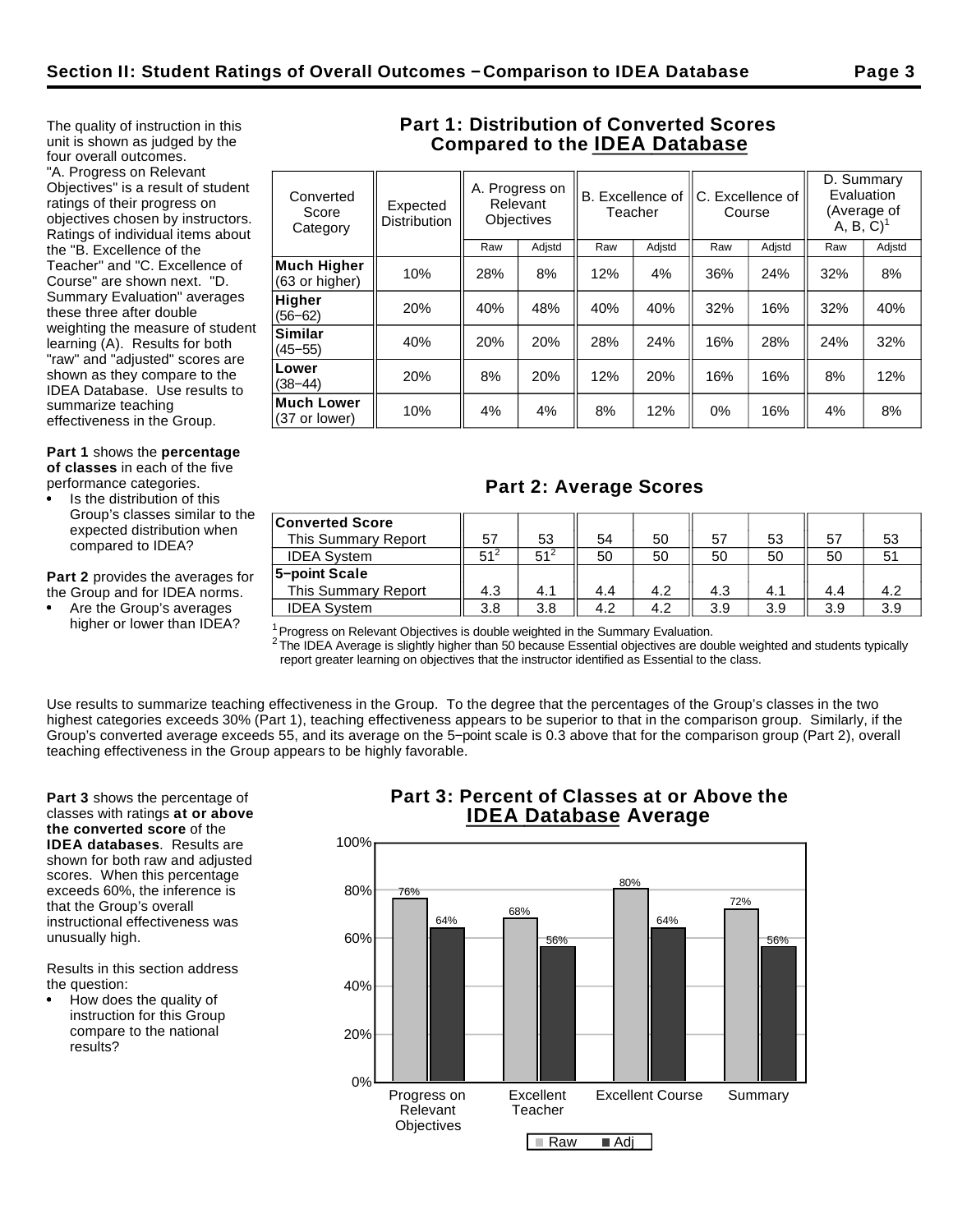This section compares the quality of instruction in this Group to your entire Institution in the same way as it was compared to all classes in the IDEA database (Section II, page 3).

**Part 1** shows the **percentage of classes** in each of five categories.

Is the distribution of this Group's classes similar to the expected distribution when compared to the Institution?

**Similar**<br>(45–55)

**Lower**<br>(38–44)

**Much Lower**

**Part 2** provides the **averages** for the Group and for Institutional norms.

- Are the Group's averages higher or lower than the Institution?
- Is the Institution (compared to IDEA) higher or lower than the IDEA system average? (See page 3 for IDEA System averages.)

Note: Institutional norms are based on courses rated in the previous five years.

| Converted<br>Score<br>Category       | Expected<br><b>Distribution</b> |     | A. Progress on<br>Relevant<br><b>Objectives</b> | B. Excellence of IC. Excellence of<br>Teacher |        |     |        | Course |        | D. Summary<br>Evaluation<br>A, B, C) | (Average of |
|--------------------------------------|---------------------------------|-----|-------------------------------------------------|-----------------------------------------------|--------|-----|--------|--------|--------|--------------------------------------|-------------|
|                                      |                                 | Raw | Adjstd                                          | Raw                                           | Adjstd | Raw | Adjstd | Raw    | Adjstd |                                      |             |
| <b>Much Higher</b><br>(63 or higher) | 10%                             | 4%  | 4%                                              | $0\%$                                         | 4%     | 20% | 16%    | 8%     | 4%     |                                      |             |
| <b>Higher</b><br>$(56 - 62)$         | 20%                             | 56% | 40%                                             | 52%                                           | 32%    | 36% | 20%    | 48%    | 28%    |                                      |             |

(45−55) 40% 16% 28% 16% 28% 20% 32% 16% 36%

(38−44) 20% 8% 16% 12% 16% 8% 16% 16% 20%

**Much Lower**  $\begin{array}{|c|c|c|c|c|c|}\n\hline\n(37 \text{ or lower}) & 10\% & 16\% & 16\% \\
\hline\n\end{array}$  16% | 16% | 10% | 12% | 12% | 12% | 12% | 12% | 12% | 12% | 12% | 12% | 12% | 12% | 12% | 12% | 12% | 12% | 12% | 12% | 12% | 12% | 12% | 12% |

**Part 1: Distribution of Converted Scores Compared to This Institution**

# **Part 2: Average Scores**

| <b>Converted Score</b>     |     |     |     |     |     |     |     |     |
|----------------------------|-----|-----|-----|-----|-----|-----|-----|-----|
|                            |     |     |     |     |     |     |     |     |
| This Summary Report        | 52  | 51  | 50  | 48  | 53  | 50  | 52  | 50  |
| This Institution           | 50  | 50  | 50  | 50  | 50  | 50  | 50  | 50  |
| This Institution           |     |     |     | 52  |     |     |     |     |
| (compared to IDEA)         | 56  | 53  | 53  |     | 55  | 52  | 55  | 53  |
| 5-point Scale              |     |     |     |     |     |     |     |     |
| <b>This Summary Report</b> | 4.3 | 4.1 | 4.4 | 4.2 | 4.3 | 4.1 | 4.4 | 4.2 |
| This Institution           | 4.3 | 4.1 | 4.4 | 4.3 | 4.2 | 4.1 | 4.3 | 4.2 |

 $1$  Progress on Relevant Objectives is double weighted in the Summary Evaluation.

**Part 3** shows the percentage of classes with ratings **at or above the converted score** of **This Institution**. Results are shown for both raw and adjusted scores.

Results in this section address the question:

How does the quality of instruction for this Group compare to the Institution?

# **Part 3: Percent of Classes at or Above This Institution's Average**

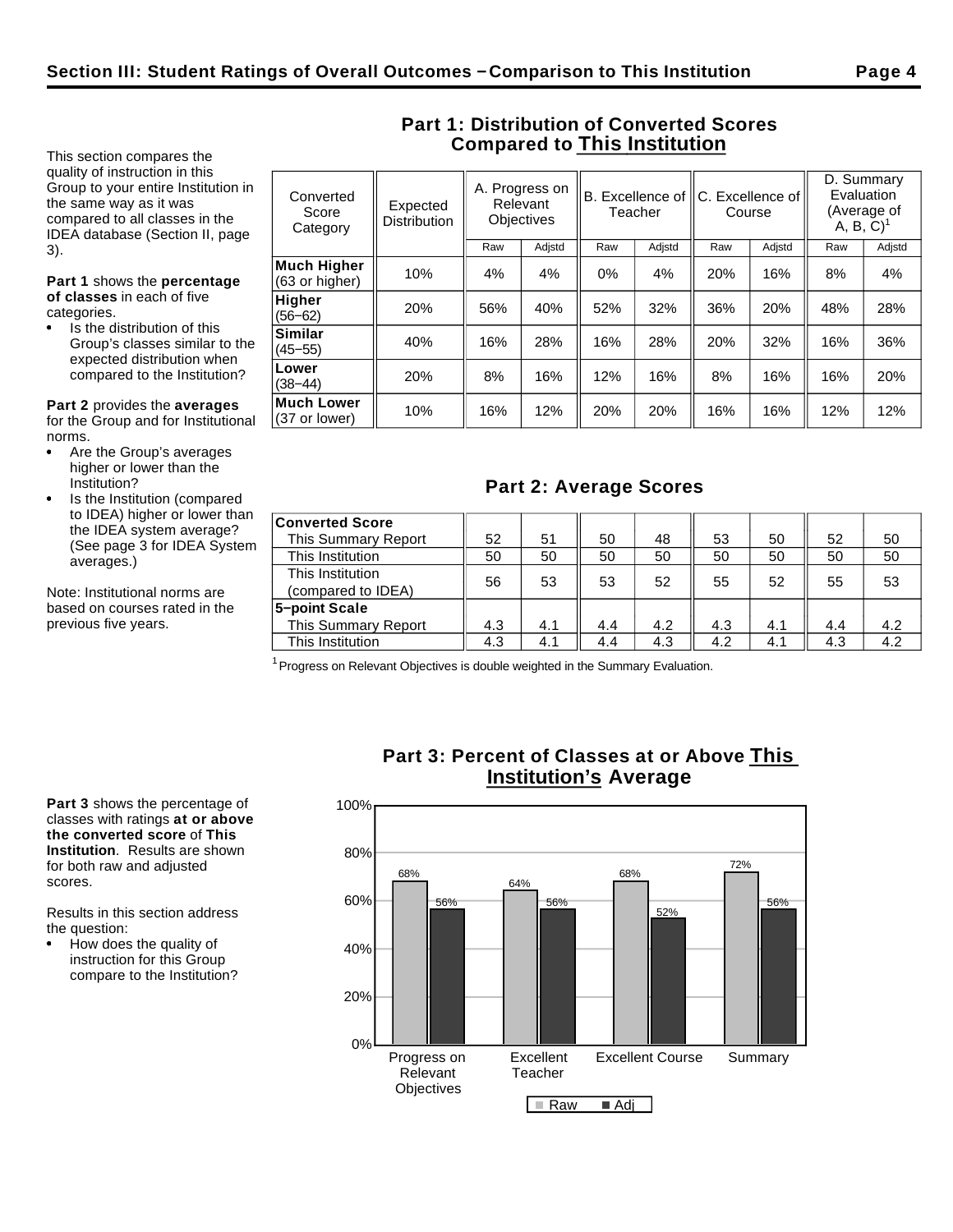Tables in this section compare ratings of progress and "relevance" for the 12 objectives for this Group, with ratings for other classes at your institution and for all classes in the IDEA database. The tables on the left side of the page report averages (raw and adjusted) for the Group and the two comparison groups; they also display the number of classes for which the objective was selected as "relevant" (Important or Essential). For each of these groups, progress ratings are reported only for "relevant" classes.

By comparing progress ratings across the 12 learning objectives, you can determine if there are significant differences in how well various objectives were achieved. Since students rate their progress higher on some objectives than on others, conclusions may need to be modified by comparing the Group's results with those for the Institution and/or IDEA. Results in this section should help you determine if special attention should be given to improving learning on one or more objective(s). Results in the section are of special value to accrediting agencies and assessment programs.

**Raw Average**: Answers accreditation/assessment questions related to how well each objective was achieved; these are indicators of self−assessed learning.

**Adjusted Average**: Useful primarily in comparing instructors or classes; they "level the playing field" by taking into account factors that affect learning other than instructional quality.

**Bar Graphs**: Useful in determining if "standards" or "expectations" have been met. For example, you may have established a target requiring that at least 50 percent of classes pursuing a given objective should achieve an average progress rating of at least 4.0. If this expectation was achieved, the darkest bar will exceed the 50% level. By comparing the Group's results with those for the IDEA database and the Institution, you can also make inferences about the rigor of the standards you have established for the Group.

**Objective 1**: Gaining factual knowledge (terminology, classifications, methods, trends)

|                    | Raw Avg. |     | Adjstd. Avg. $#$ of Classes | This report        |    |    |    |    |    |    |    |    |    |     |
|--------------------|----------|-----|-----------------------------|--------------------|----|----|----|----|----|----|----|----|----|-----|
| This report        | 4.4      | 4.2 | 23                          | Institution        |    |    |    |    |    |    |    |    |    |     |
| Institution        | 4.3      | 4.2 | 7,650                       | <b>IDEA System</b> |    |    |    |    |    |    |    |    |    |     |
| <b>IDEA System</b> | 4.0      | 4.0 | 31,991                      |                    | 10 | 20 | 30 | 40 | 50 | 60 | 70 | 80 | 90 | 100 |

**This report** Institution IDEA System

**Objective 2**: Learning fundamental principles, generalizations, or theories

|                    | Raw Avg. | Adjstd. Avg. | # of Classes |
|--------------------|----------|--------------|--------------|
| This report        | 4.4      | 4.3          | 20           |
| Institution        | 4.2      | 4.1          | 6,839        |
| <b>IDEA System</b> | 3.9      | 3.9          | 30,398       |

**Objective 3**: Learning to apply course material (to improve thinking, problem solving, and decisions)

|                    | Raw Avg. | Adjstd. Avg. | # of Classes |
|--------------------|----------|--------------|--------------|
| This report        | 4.5      | 4.2          | 21           |
| Institution        | 4.3      | 4.1          | 6,605        |
| <b>IDEA System</b> | 4.0      | 4.0          | 30,442       |

**Objective 4**: Developing specific skills, competencies, and points of view needed by professionals in the field most closely related to this course

|                    | Raw Avg. | Adjstd. Avg. | # of Classes |
|--------------------|----------|--------------|--------------|
| This report        | 4.4      | 4.1          | 19           |
| Institution        | 4.3      | 4.1          | 4.398        |
| <b>IDEA System</b> | 4.0      | 4.0          | 21,568       |



0 10 20 30 40 50 60 70 80 90 100

0 10 20 30 40 50 60 70 80 90 100

**Objective 5**: Acquiring skills in working with others as a member of a team

|                    | Raw Avg. | Adjstd. Avg. | # of Classes |
|--------------------|----------|--------------|--------------|
| This report        | 4.5      | 4.1          |              |
| Institution        | 4.2      | 3.9          | 1.642        |
| <b>IDEA System</b> | 3.9      | 3.9          | 12,088       |



**Percent of classes where Raw Average was at least: 4.00 3.75 3.50** 



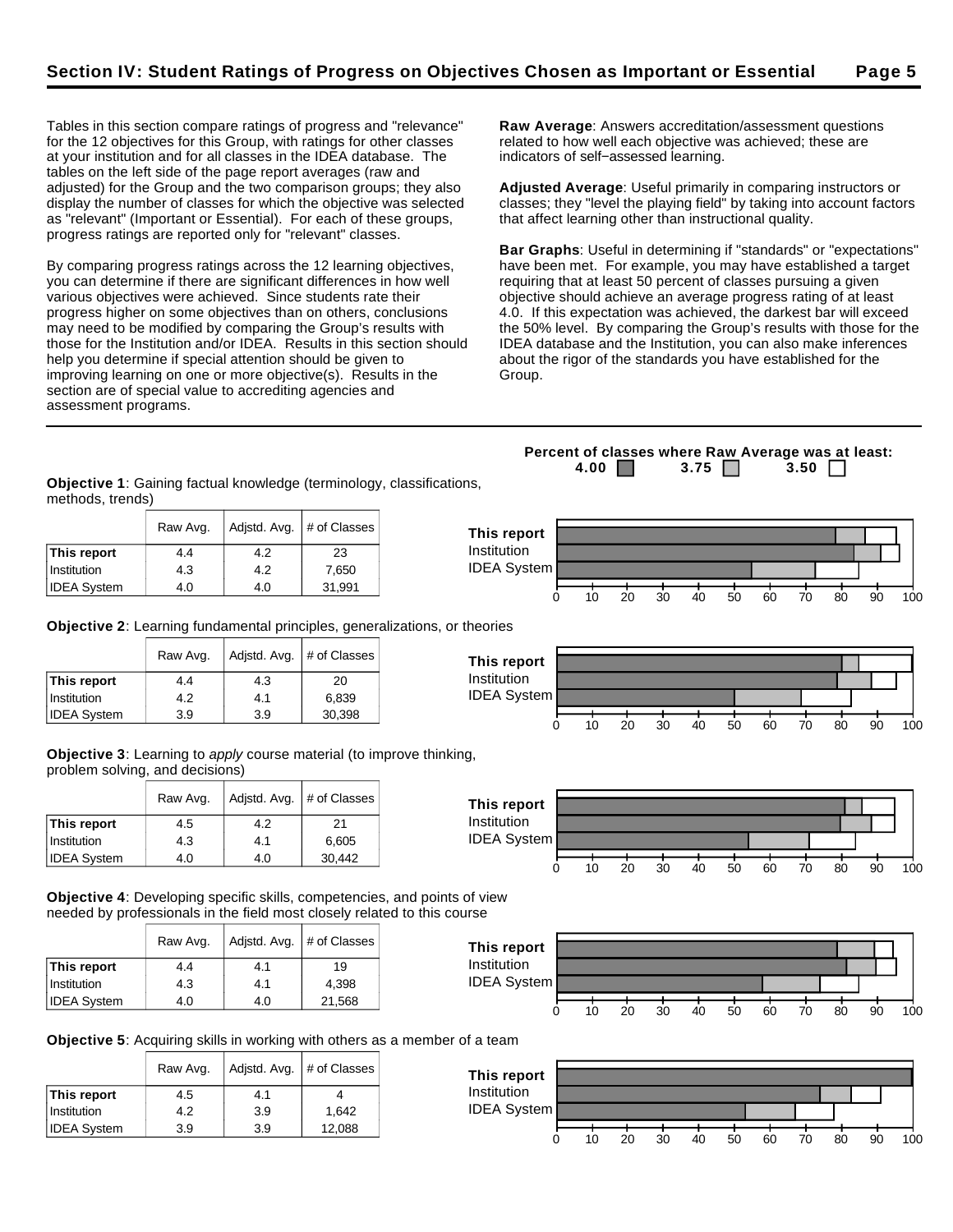## Raw Avg.  $\vert$  Adjstd. Avg.  $\vert \#$  of Classes **This report**  $\begin{array}{|c|c|c|c|} \hline \end{array}$  4.2  $\begin{array}{|c|c|c|} \hline \end{array}$  3.7  $\begin{array}{|c|c|c|} \hline \end{array}$  3

**Objective 6**: Developing creative capacities (writing, inventing, designing,

**Objective 7**: Gaining a broader understanding and appreciation of intellectual/cultural activity (music, science, literature, etc.)

|                    | Raw Avg. | Adjstd. Avg. | # of Classes |
|--------------------|----------|--------------|--------------|
| This report        | NA       | NA           |              |
| Institution        | 4.2      | 4.0          | 1,276        |
| <b>IDEA System</b> | 3.7      | 3.7          | 10,256       |

Institution | 4.2 | 4.0 | 1,085  $IDEA System$   $3.9$   $3.9$   $3.9$  9,290

performing in art, music, drama, etc.)

**Objective 8**: Developing skill in expressing myself orally or in writing

|                    | Raw Avg. | Adjstd. Avg. | # of Classes |
|--------------------|----------|--------------|--------------|
| This report        | 4.4      | 4.0          | 13           |
| Institution        | 4.1      | 4.0          | 3,224        |
| <b>IDEA System</b> | 3.8      | 3.8          | 18,174       |

**Objective 9**: Learning how to find and use resources for answering questions or solving problems

|                    | Raw Avg. | Adjstd. Avg. | # of Classes |
|--------------------|----------|--------------|--------------|
| This report        | 4.5      | 4.2          | 9            |
| Institution        | 4.1      | 4.0          | 2,257        |
| <b>IDEA System</b> | 3.7      | 3.7          | 15,656       |

**Objective 10**: Developing a clearer understanding of, and commitment to, personal values

|                    | Raw Avg. | Adjstd. Avg.<br># of Classes |       |
|--------------------|----------|------------------------------|-------|
| This report        | 4.7      | 4.5                          | 6     |
| Institution        | 4.1      | 3.8                          | 1.049 |
| <b>IDEA System</b> | 3.8      | 3.8                          | 8.715 |

**Objective 11**: Learning to analyze and critically evaluate ideas, arguments, and points of view

|                    | Raw Avg. | Adjstd. Avg. | # of Classes |
|--------------------|----------|--------------|--------------|
| This report        | 4.5      | 4.2          |              |
| Institution        | 4.1      | 4.0          | 2,908        |
| <b>IDEA System</b> | 3.8      | 3.8          | 18,909       |

**Objective 12**: Acquiring an interest in learning more by asking my own questions and seeking answers

|                    | Raw Avg. | Adjstd. Avg. | # of Classes |
|--------------------|----------|--------------|--------------|
| This report        | 4.7      | 4.4          |              |
| Institution        | 4.1      | 4.0          | 1.693        |
| <b>IDEA System</b> | 3.8      | 3.8          | 15,616       |

#### **Percent of classes where Raw Average was at least:**<br>4.00 3.75 3.50 3.50 3.75  $\Box$















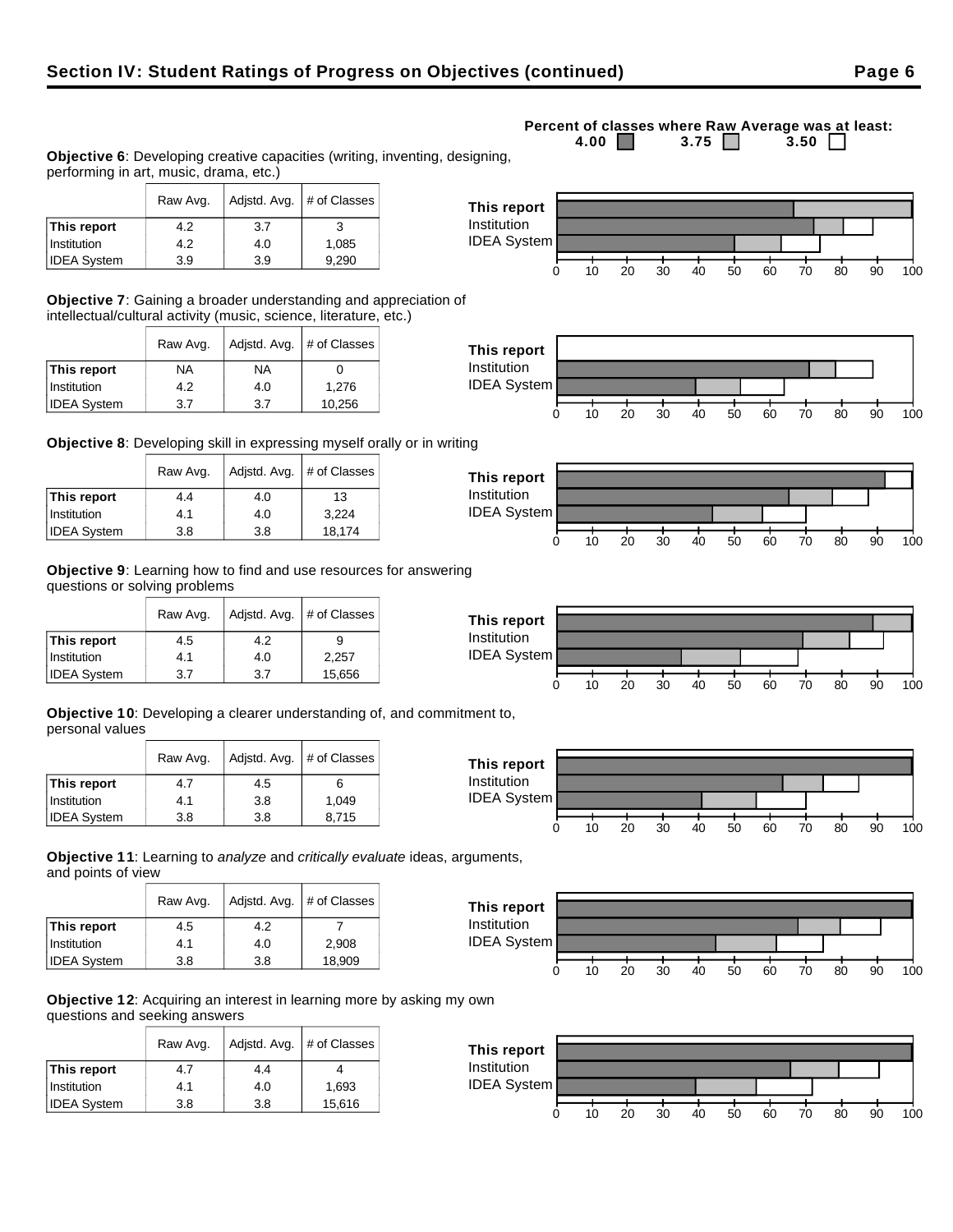# **Section V: Teaching Methods and Styles Page 7**

This section is intended to support teaching improvement efforts. The 20 teaching methods assessed in the IDEA system (grouped into five "approaches" to teaching) are listed. The number of classes for which a given method was related to relevant (Important or Essential) objectives is indicated in the second column, and the third and fourth columns show the average and standard deviation of ratings. The graph on the right hand side of the page contains the information most pertinent to instructional improvement.

It shows the percentage of classes where the method was employed relatively frequently (a positive finding) or relatively infrequently (a negative finding). It is suggested that teaching improvement efforts be focused on methods/approaches where the dark bar (infrequent use) is greater than 30%, especially if the method is important to objectives in many classes (column 2).

**25 classes** in this Group used the Diagnostic Form.

| <b>Teaching Methods and Styles</b>                                                                                                                                                         | No. of<br>Classes | Avg.       | s.d. <sup>1</sup> |          |    |    |    | % of Classes Where Method was |    |    |    |    | "Infrequently" ( $\equiv$ ) or "Frequently" ( $\equiv$ ) Used |        |
|--------------------------------------------------------------------------------------------------------------------------------------------------------------------------------------------|-------------------|------------|-------------------|----------|----|----|----|-------------------------------|----|----|----|----|---------------------------------------------------------------|--------|
| A. Stimulating Student Interest                                                                                                                                                            |                   |            |                   |          |    |    |    |                               |    |    |    |    |                                                               |        |
| 4. Demonstrated the importance and significance of the subject matter                                                                                                                      | 25                | 4.5        | 0.5               |          |    |    |    |                               |    |    |    |    |                                                               |        |
| 8. Stimulated students to intellectual effort beyond that required by most<br>courses                                                                                                      | 25                | 4.2        | 0.6               |          |    |    |    |                               |    |    |    |    |                                                               |        |
| 13. Introduced stimulating ideas about the subject                                                                                                                                         | 25                | 4.4        | 0.5               |          |    |    |    |                               |    |    |    |    |                                                               |        |
| 15. Inspired students to set and achieve goals which really challenged<br>them                                                                                                             | 25                | 4.3        | 0.5               | 0        | 10 | 20 | 30 | 40                            | 50 | 60 | 70 | 80 | 90                                                            | 100    |
| <b>B. Fostering Student Collaboration</b>                                                                                                                                                  |                   |            |                   |          |    |    |    |                               |    |    |    |    |                                                               |        |
|                                                                                                                                                                                            |                   |            |                   |          |    |    |    |                               |    |    |    |    |                                                               |        |
| 5. Formed "teams" or "discussion groups" to facilitate learning<br>16. Asked students to share ideas and experiences with others whose<br>backgrounds and viewpoints differ from their own | 4<br>13           | 4.5<br>4.6 | 0.3<br>0.3        |          |    |    |    |                               |    |    |    |    |                                                               |        |
| 18. Asked students to help each other understand ideas or concepts                                                                                                                         | 14                | 4.6        | 0.3               |          |    |    |    |                               |    |    |    |    |                                                               |        |
|                                                                                                                                                                                            |                   |            |                   | $\Omega$ | 10 | 20 | 30 | 40                            | 50 | 60 | 70 | 80 | 90                                                            | 100    |
| <b>C. Establishing Rapport</b>                                                                                                                                                             |                   |            |                   |          |    |    |    |                               |    |    |    |    |                                                               |        |
| 1. Displayed a personal interest in students and their learning                                                                                                                            | 24                | 4.5        | 0.5               |          |    |    |    |                               |    |    |    |    |                                                               |        |
| 2. Found ways to help students answer their own questions                                                                                                                                  | 25                | 4.4        | 0.5               |          |    |    |    |                               |    |    |    |    |                                                               |        |
| 7. Explained the reasons for criticisms of students' academic<br>performance                                                                                                               | 25                | 4.3        | 0.5               |          |    |    |    |                               |    |    |    |    |                                                               |        |
| 20. Encouraged student-faculty interaction outside of class (office visits,<br>phone calls, e-mail, etc.)                                                                                  | 7                 | 4.6        | 0.3               |          |    |    |    |                               |    |    |    |    |                                                               |        |
|                                                                                                                                                                                            |                   |            |                   | 0        | 10 | 20 | 30 | 40                            | 50 | 60 | 70 | 80 | 90                                                            | 100    |
| D. Encouraging Student Involvement                                                                                                                                                         |                   |            |                   |          |    |    |    |                               |    |    |    |    |                                                               |        |
| 9. Encouraged students to use multiple resources (e.g. data banks,<br>library holdings, outside experts) to improve understanding                                                          | 9                 | 4.6        | 0.2               |          |    |    |    |                               |    |    |    |    |                                                               |        |
| 11. Related course material to real life situations                                                                                                                                        | 24                | 4.5        | 0.5               |          |    |    |    |                               |    |    |    |    |                                                               |        |
| 14. Involved students in "hands on" projects such as research, case<br>studies, or "real life" activities                                                                                  | 9                 | 4.7        | 0.3               |          |    |    |    |                               |    |    |    |    |                                                               |        |
| 19. Gave projects, tests, or assignments that required original or creative<br>thinking                                                                                                    | 14                | 4.6        | 0.3               |          |    |    |    |                               |    |    |    |    |                                                               |        |
|                                                                                                                                                                                            |                   |            |                   | 0        | 10 | 20 | 30 | 40                            | 50 | 60 | 70 | 80 | 90                                                            | 100    |
| <b>E. Structuring Classroom Experiences</b>                                                                                                                                                |                   |            |                   |          |    |    |    |                               |    |    |    |    |                                                               |        |
| 3. Scheduled course work (class activities, tests, projects) in ways<br>which encouraged students to stay up to date in their work                                                         | 3                 | 4.9        | 0.2               |          |    |    |    |                               |    |    |    |    |                                                               |        |
| 6. Made it clear how each topic fit into the course                                                                                                                                        | 25                | 4.5        | 0.5               |          |    |    |    |                               |    |    |    |    |                                                               |        |
| 10. Explained course material clearly and concisely                                                                                                                                        | 25                | 4.4        | 0.5               |          |    |    |    |                               |    |    |    |    |                                                               |        |
| 12. Gave tests, projects, etc. that covered the most important points of<br>the course                                                                                                     | 23                | 4.5        | 0.4               |          |    |    |    |                               |    |    |    |    |                                                               |        |
| 17. Provided timely and frequent feedback on tests, reports, projects, etc.<br>to help students improve                                                                                    | 0                 | <b>NA</b>  | <b>NA</b>         |          |    |    |    |                               |    |    |    |    |                                                               |        |
|                                                                                                                                                                                            |                   |            |                   | 0        | 10 | 20 | 30 | 40                            | 50 | 60 | 70 | 80 |                                                               | 90 100 |

Ratings were made on a 5−point scale (1=Hardly ever, 5=Almost always)

<sup>1</sup>Approximately two−thirds of class averages will be within 1 standard deviation of the group's average.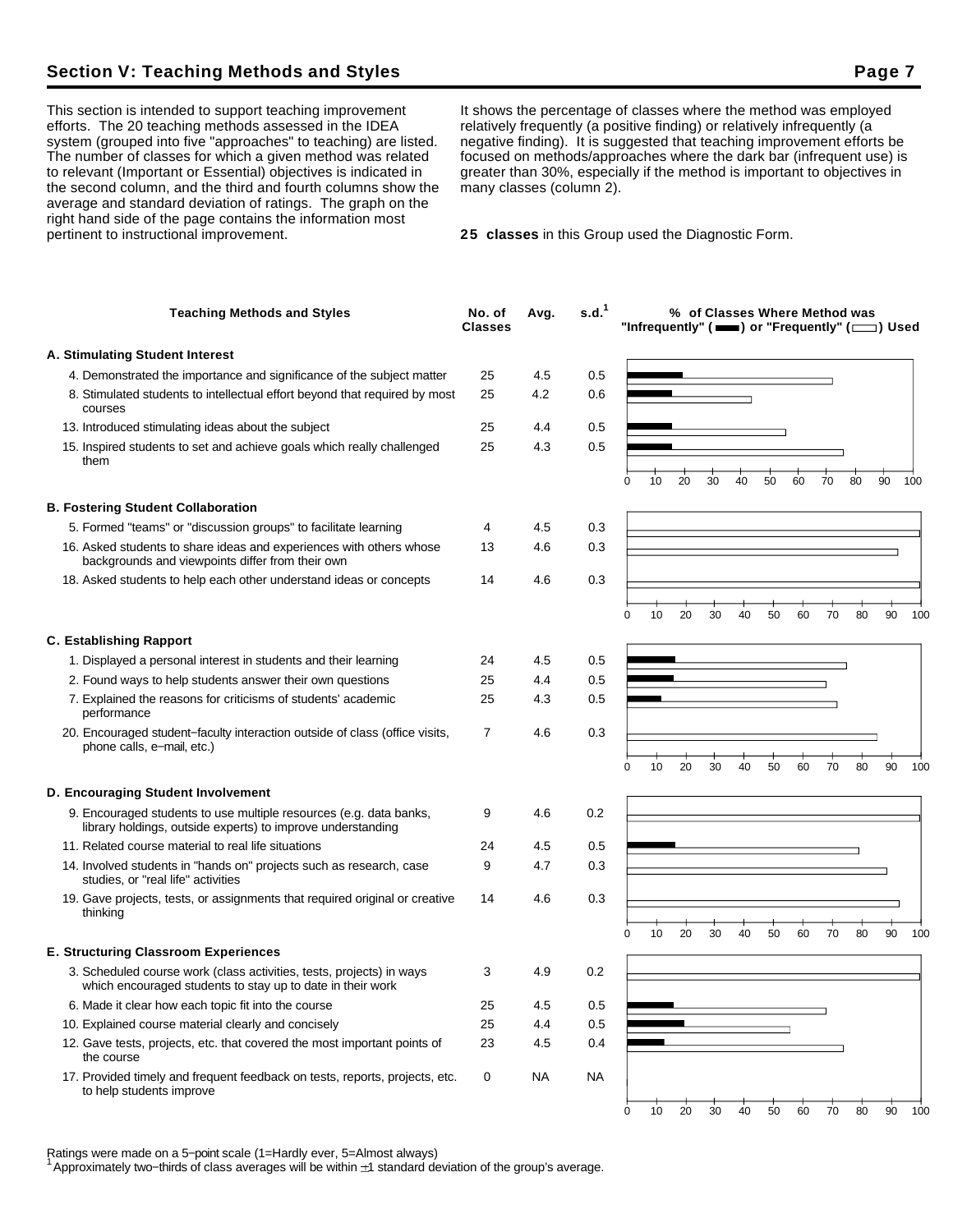**Part A** describes student motivation, work habits, and academic effort, all of which affect student learning. The table gives averages for this Group, your Institution, and the IDEA database. It also shows the percentage of classes with averages below 3.0 and 4.0 or above. Although the information in this section is largely descriptive, it can be used to explore such important questions as:

- Is there a need to make a special effort to improve student motivation and conscientiousness?
- Are these results consistent with expectations?
- Does the percent of classes below 3.0  $\bullet$ or 4.0 or above raise concerns or suggest strengths?

Averages for classes in this report are considered "similar" to the comparison group if they are within  $\pm$  .3 of the Institution or the IDEA average, respectively.

**Part B** provides information about course characteristics. Some of the questions addressed are:

- When compared to the IDEA and Institutional databases is the amount of reading, work other than reading, or difficulty for courses included in this summary report unusual?
- Are these results consistent with expectations?
- Does the percent of classes below 3.0 or 4.0 or above raise concerns or suggest strengths?

Averages for classes in this report are considered "similar" to the comparison group if they are within  $\pm$  .3 of the Institution or the IDEA average, respectively.

#### Part C summarizes students' responses to As a result of taking this course, I have more positive feelings toward this field of study. This item is most meaningful for courses taken by many non−majors.

Some of the questions addressed are:

- Are students developing a respect and appreciation for the discipline?
- Is the average Converted Score above or below 50 (the average for the converted score distribution)?

|  | A. Student Self-ratings |
|--|-------------------------|

| Diagnostic Form (Short Form)<br><b>Item Number and Item</b>      |                    | Average | $%$ of<br><b>Classes</b><br>Below 3.0 | % of<br>Classes<br>$4.0$ or<br>Above |
|------------------------------------------------------------------|--------------------|---------|---------------------------------------|--------------------------------------|
|                                                                  | This report        | 4.0     | 4%                                    | 60%                                  |
| 36. I had a strong desire to take<br>this course.                | Institution        | 3.8     | 12%                                   | 43%                                  |
|                                                                  | <b>IDEA System</b> | 3.7     | 16%                                   | 36%                                  |
| 37. I worked harder on this course                               | This report        | 3.7     | 8%                                    | 24%                                  |
| than on most courses I have                                      | Institution        | 3.8     | 6%                                    | 38%                                  |
| taken.                                                           | <b>IDEA System</b> | 3.6     | 13%                                   | 24%                                  |
|                                                                  | This report        | 4.0     | 12%                                   | 64%                                  |
| 38. I really wanted to take this<br>course from this instructor. | Institution        | 3.7     | 12%                                   | 39%                                  |
|                                                                  | <b>IDEA System</b> | 3.4     | 27%                                   | 22%                                  |
| 39. (15) I really wanted to take this                            | This report        | 3.5     | 8%                                    | 12%                                  |
| course regardless of who                                         | Institution        | 3.5     | 19%                                   | <b>20%</b>                           |
| taught it.                                                       | <b>IDEA System</b> | 3.3     | 25%                                   | 13%                                  |
| 43. (13) As a rule, I put forth more                             | This report        | 4.1     | $0\%$                                 | 72%                                  |
| effort than other students on                                    | Institution        | 4.0     | 0%                                    | 50%                                  |
| academic work.                                                   | <b>IDEA System</b> | 3.6     | 1%                                    | 15%                                  |

## **B. Student Ratings of Course Characteristics**

| <b>Diagnostic Form</b><br><b>Item Number and Item</b>    |                    | Average | $%$ of<br><b>Classes</b><br>Below 3.0 | % of<br><b>Classes</b><br>$4.0$ or<br>Above |
|----------------------------------------------------------|--------------------|---------|---------------------------------------|---------------------------------------------|
|                                                          | This report        | 3.3     | 24%                                   | 12%                                         |
| 33. Amount of reading                                    | Institution        | 3.4     | 24%                                   | 19%                                         |
|                                                          | <b>IDEA System</b> | 3.2     | 33%                                   | 15%                                         |
|                                                          | This report        | 3.5     | 8%                                    | 12%                                         |
| 34. Amount of work in other<br>(non-reading) assignments | Institution        | 3.6     | 13%                                   | 26%                                         |
|                                                          | <b>IDEA System</b> | 3.4     | 21%                                   | 18%                                         |
|                                                          | This report        | 3.2     | 24%                                   | 4%                                          |
| 35. Difficulty of subject matter                         | Institution        | 3.5     | 13%                                   | 24%                                         |
|                                                          | <b>IDEA System</b> | 3.4     | 20%                                   | 18%                                         |

## **C. Improved Student Attitude**

40. (16) As a result of taking this course, I have more positive feelings toward this field of study.

|                    | 5-point Scale |          | <b>Converted Score</b><br>(Compared to IDEA) |          |  |  |
|--------------------|---------------|----------|----------------------------------------------|----------|--|--|
|                    | Raw           | Adjusted | Raw                                          | Adjusted |  |  |
| This report        | 4.4           | 4.1      | 58                                           | 54       |  |  |
| Institution        | 4.1           | 3.9      |                                              |          |  |  |
| <b>IDEA Svstem</b> | 3.9           | 3.9      |                                              |          |  |  |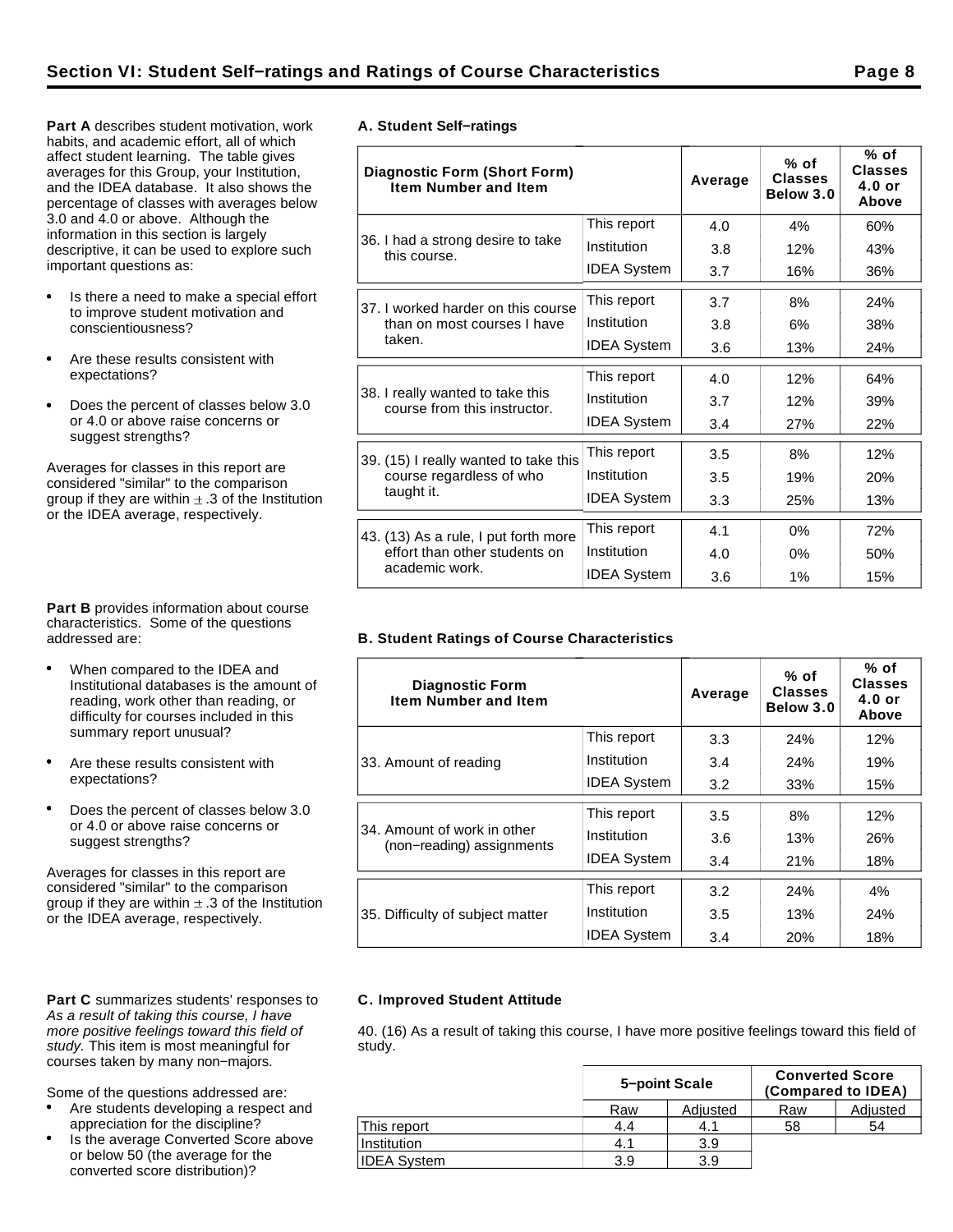## **A. Primary and Secondary Instructional Approaches**

This table shows the relative frequency of various approaches to instruction. The success of a given approach is dependent on the class objectives, but since students have different learning styles, it is generally desirable that they be exposed to a variety of approaches. Instructors reported this information on the Faculty Information Form.

| <b>Number Rating: 25</b> | Percent indicating instructional approach as: |                  |  |  |  |
|--------------------------|-----------------------------------------------|------------------|--|--|--|
|                          | Primary                                       | <b>Secondary</b> |  |  |  |
| Lecture                  | $0\%$                                         | 0%               |  |  |  |
| Discussion/Recitation    | $0\%$                                         | 0%               |  |  |  |
| Seminar                  | 0%                                            | 0%               |  |  |  |
| Skill/Activity           | $0\%$                                         | 0%               |  |  |  |
| Laboratory               | $0\%$                                         | 0%               |  |  |  |
| <b>Field Experience</b>  | $0\%$                                         | 0%               |  |  |  |
| Studio                   | 0%                                            | 0%               |  |  |  |
| Multi-Media              | $0\%$                                         | 0%               |  |  |  |
| Practicum/Clinic         | 0%                                            | $0\%$            |  |  |  |
| Other/Not Indicated      | 100%                                          | 100%             |  |  |  |

### **B. Course Emphases**

| This section shows the degree to                                          |                                | <b>Number</b> | Percent indicating amount required was: |       |       |  |  |
|---------------------------------------------------------------------------|--------------------------------|---------------|-----------------------------------------|-------|-------|--|--|
| which classes in this area expose<br>students to various kinds of         |                                | Rating        | ∥None or Little                         | Some  | Much  |  |  |
| academic activities. Generally,                                           | Writina                        |               | 0%                                      | 0%    | 0%    |  |  |
| proficiency is related to the amount                                      | Oral communication             |               | 0%                                      | 0%    | 0%    |  |  |
| of exposure. Are we giving students                                       | Computer application           |               | $0\%$                                   | 0%    | 0%    |  |  |
| enough opportunity to develop the                                         | Group work                     |               | 0%                                      | $0\%$ | $0\%$ |  |  |
| skills they need after graduation?                                        | Mathematical/quantitative work |               | 0%                                      | $0\%$ | 0%    |  |  |
| Instructors reported this information<br>on the Faculty Information Form. | Critical thinking              |               | 0%                                      | 0%    | $0\%$ |  |  |
|                                                                           | Creative/artistic/design       |               | 0%                                      | 0%    | 0%    |  |  |
|                                                                           | Reading                        |               | 0%                                      | $0\%$ | 0%    |  |  |
|                                                                           | Memorization                   |               | 0%                                      | $0\%$ | 0%    |  |  |

## **C. "Circumstances" Impact on Learning**

How instructors regard various factors that may facilitate or impede student learning is shown here. Until research establishes the implications of these ratings, administrators should make their own appraisal of whether or not ratings of student learning were affected by these factors. Instructors reported this information on the Faculty Information Form.

|                                             |                         | Percent indicating impact on learning was: |                                                          |                 |  |
|---------------------------------------------|-------------------------|--------------------------------------------|----------------------------------------------------------|-----------------|--|
|                                             | <b>Number</b><br>Rating | <b>Negative</b>                            | <b>Neither</b><br><b>Negative nor</b><br><b>Positive</b> | <b>Positive</b> |  |
| Physical facilities/equipment               | 0                       | 0%                                         | $0\%$                                                    | 0%              |  |
| Experience teaching course                  | 0                       | 0%                                         | 0%                                                       | 0%              |  |
| Changes in approach                         | 0                       | $0\%$                                      | 0%                                                       | 0%              |  |
| Desire to teach the course                  | 0                       | $0\%$                                      | $0\%$                                                    | $0\%$           |  |
| Control over course<br>management decisions | 0                       | $0\%$                                      | 0%                                                       | 0%              |  |
| Student background                          | 0                       | 0%                                         | 0%                                                       | $0\%$           |  |
| Student enthusiasm                          | 0                       | $0\%$                                      | $0\%$                                                    | 0%              |  |
| Student effort to learn                     | 0                       | 0%                                         | 0%                                                       | 0%              |  |
| Technical/instructional support             | 0                       | 0%                                         | $0\%$                                                    | 0%              |  |